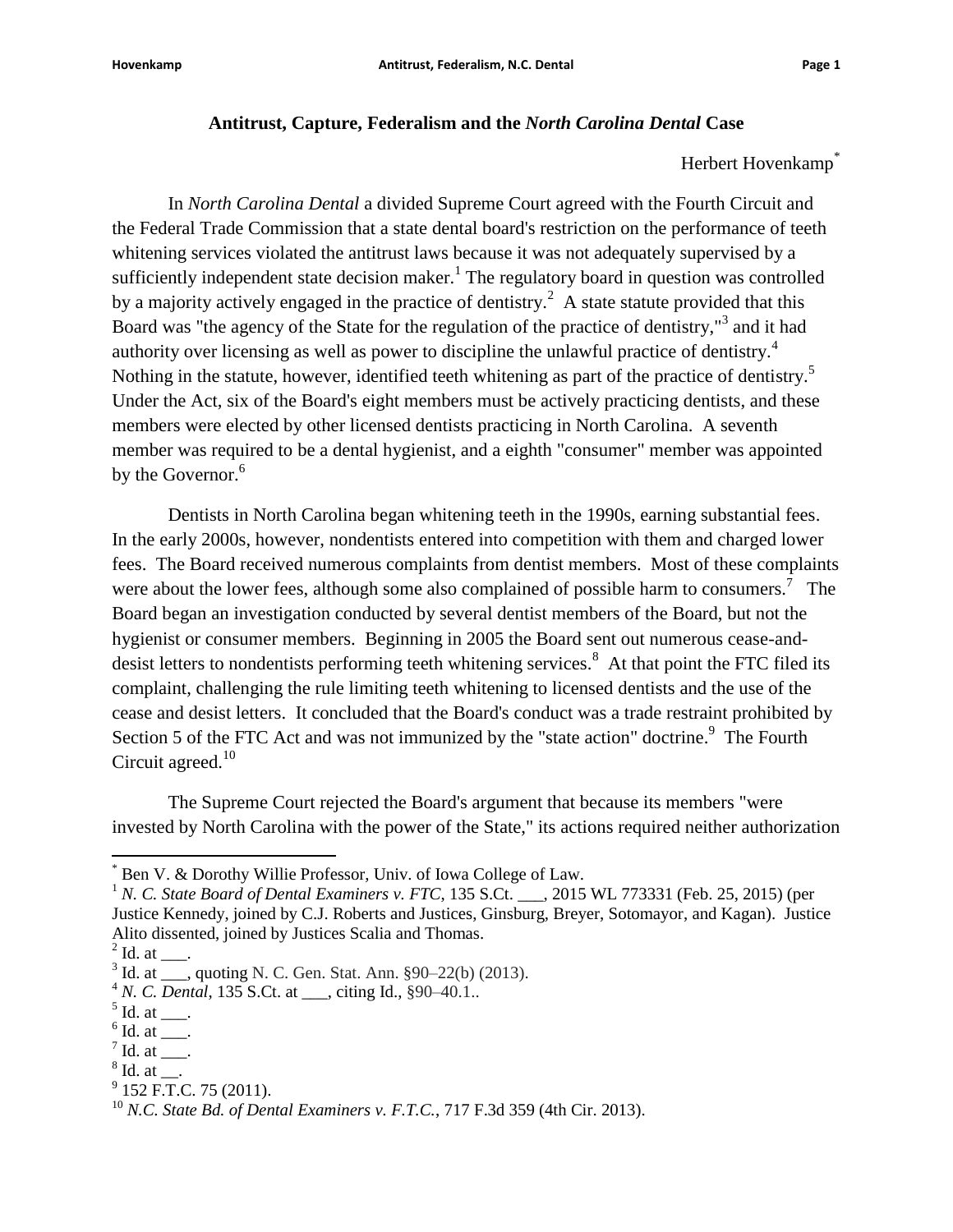nor supervision in order to be free of antitrust scrutiny. "Here, the Board did not receive active supervision by the State when it interpreted the Act as addressing teeth whitening and when it enforced that policy by issuing cease-and-desist letters to nondentist teeth whiteners."<sup>11</sup> A grant of "state action" immunity applies only to "exercise[s] of the State's sovereign power.<sup>12</sup> That status "requires more than a mere facade of state involvement, for it is necessary in light of *Parker's* rationale to ensure the States accept political accountability for anticompetitive conduct they permit and control."<sup>13</sup> The Court then observed:

Limits on state-action immunity are most essential when the State seeks to delegate its regulatory power to active market participants, for established ethical standards may blend with private anticompetitive motives in a way difficult even for market participants to discern. Dual allegiances are not always apparent to an actor. In consequence, active market participants cannot be allowed to regulate their own markets free from antitrust accountability..... So it follows that, under *Parker* and the Supremacy Clause, the States' greater power to attain an end does not include the lesser power to negate the congressional judgment embodied in the Sherman Act through unsupervised delegations to active market participants.

... *Parker* immunity requires that the anticompetitive conduct of nonsovereign actors, especially those authorized by the State to regulate their own profession, result from procedures that suffice to make it the State's own.<sup>14</sup>

Speaking then of the immunity requirements of clear articulation (authorization) and active supervision,  $15$  the Court observed:

The first requirement—clear articulation—*rarely* will achieve that goal by itself, for a policy may satisfy this test yet still be defined at so high a level of generality as to leave open critical questions about how and to what extent the market should be regulated.... Entities purporting to act under state authority might diverge from the State's considered definition of the public good. The resulting asymmetry between a state policy and its implementation can invite private self-dealing. The second *Midcal* requirement—active

 $\overline{\phantom{a}}$  $11$  Id. at \_\_.

<sup>12</sup> Id. at \_\_, citing *Columbia v. Omni Outdoor Advertising, Inc*., 499 U.S. 365, 374 (1991).

<sup>13</sup>135 S.Ct. at \_\_, citing *FTC v. Ticor Title Ins. Co*., 504 U.S. 621, 636 (1992); and referring *Parker v. Brown*, 317 U.S. 341 (1943).

<sup>&</sup>lt;sup>14</sup> Id. at \_\_\_, citing ¶226; Einer Elhauge, The Scope of Antitrust Process, 104 Harv. L. Rev. 667, 672 (1991); and Merrick B. Garland, Antitrust and State Action: Economic Efficiency and the Political Process, 96 Yale L. J. 486, 500 (1986).

<sup>15</sup> From *California Retail Liquor Dealers Assn.* v. *Midcal Aluminum, Inc.*, 445 U. S. 97 (1980). See 1A Antitrust Law ¶¶224-227 (4th ed. 2013).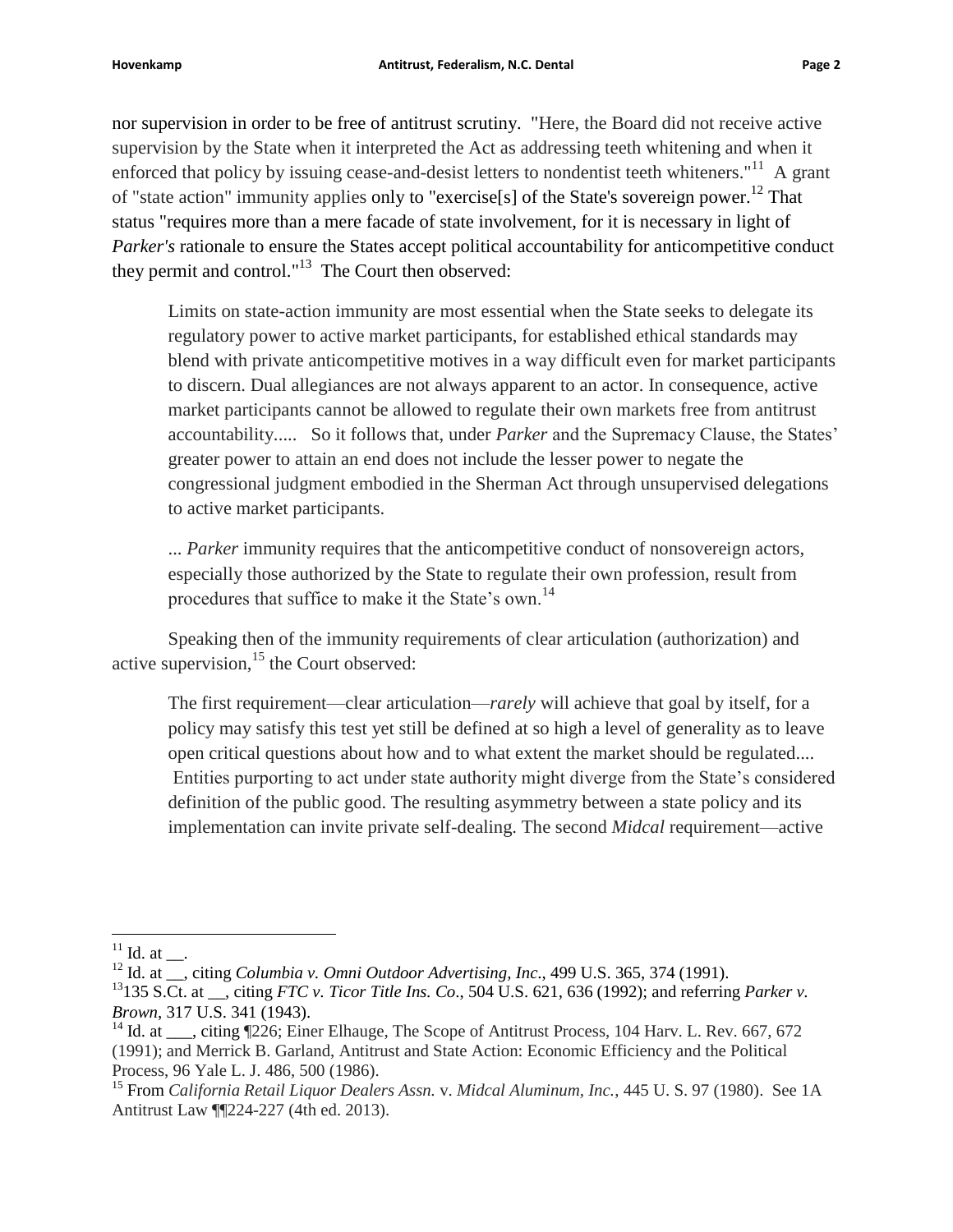supervision—seeks to avoid this harm by requiring the State to review and approve interstitial policies made by the entity claiming immunity." 16

Turning to the active supervision requirement, the Court noted that municipalities were exempted from the requirement<sup>17</sup> because "there is little or no danger" that they might be involved "in a private price fixing arrangement."<sup>18</sup> Rather, the principal danger from municipal regulation was that the municipality might "seek to further purely parochial public interests at the expense of more overriding state goals."<sup>19</sup> In addition, municipalities are "electorally accountable" entities, and they exercise regulatory power "across different economic spheres, substantially reducing the risk that they would pursue private interests while regulating any single field."<sup>20</sup> In the case of municipalities, the *Omni* case had gone one step further, rejecting subjective tests for "corruption" that would have forced a "deconstruction of the governmental process" by engaging in "ad hoc and ex post questions of their motives for making particular decisions."<sup>21</sup>

After examining its earlier decisions, the Court drew a "clear" lesson that "*Midcal*'s active supervision test is an essential prerequisite of *Parker* immunity for any nonsovereign entity—public or private—controlled by active market participants."<sup>22</sup> As a result, the need for active supervision by the state itself turns "not on the formal designation given by States to regulators but on the risk that active market participants will pursue private interests in retraining trade."<sup>23</sup> Further, "State agencies controlled by active market participants, who possess singularly strong private interests, pose the very risk of self-dealing *Midcal*'s supervision requirement was created to address."<sup>24</sup>

The court then suggested that the Court's statement in *Hallie* "that active state supervision would also not be required" of state agencies was dicta, given that the defendant in that case was "an electorally accountable municipality with general regulatory powers and no private price fixing agenda." As a result, the municipality resembled a traditional state agency rather than "specialized boards dominated by active market participants."<sup>25</sup> As a result,

The similarities between agencies controlled by active market participants and private trade associations are not eliminated simply because the former are given a formal

- <sup>22</sup> Id. at \_\_, referring *California Retail Liquor Dealers Assn.* v. *Midcal Aluminum, Inc.*, 445 U. S. 97
- (1980). See 1A Antitrust Law ¶221f (4th ed. 2013).

<sup>16</sup>*N.C. Dental*, 135 S.Ct. at \_\_(emphasis added), referring to *Midcal*, *supra*.

 $17$  See 1A Antitrust Law  $\P$ 223 (4th ed. 2013).

<sup>18</sup>*N.C. Dental*, 135 S.Ct. at \_\_\_.

<sup>19</sup> Id. at \_\_\_, quoting *Hallie v. Eau Claire*, 471 U.S. 34, 47 (1985).

 $20135$  S.Ct. at \_

<sup>21</sup> Id. at \_\_, citing *Columbia v. Omni Outdoor Advertising, Inc*., 499 U.S. 365, 374 (1991).

 $23$  Id. at \_\_\_.

<sup>&</sup>lt;sup>24</sup> Id. at  $\overline{\phantom{a}}$ , citing 1A Antitrust Law ¶227 (4th ed. 2013).

<sup>&</sup>lt;sup>25</sup> Id. at \_\_\_\_. Further, "[t]here is no doubt that the members of such associations often have economic incentives to restrain competition and that the product standards set by such associations have a serious potential for anticompetitive harm." Id. at \_\_\_, quoting *Allied Tube & Conduit Corp. v. Indian Head, Inc.*, 486 U.S.492, 500 (1988).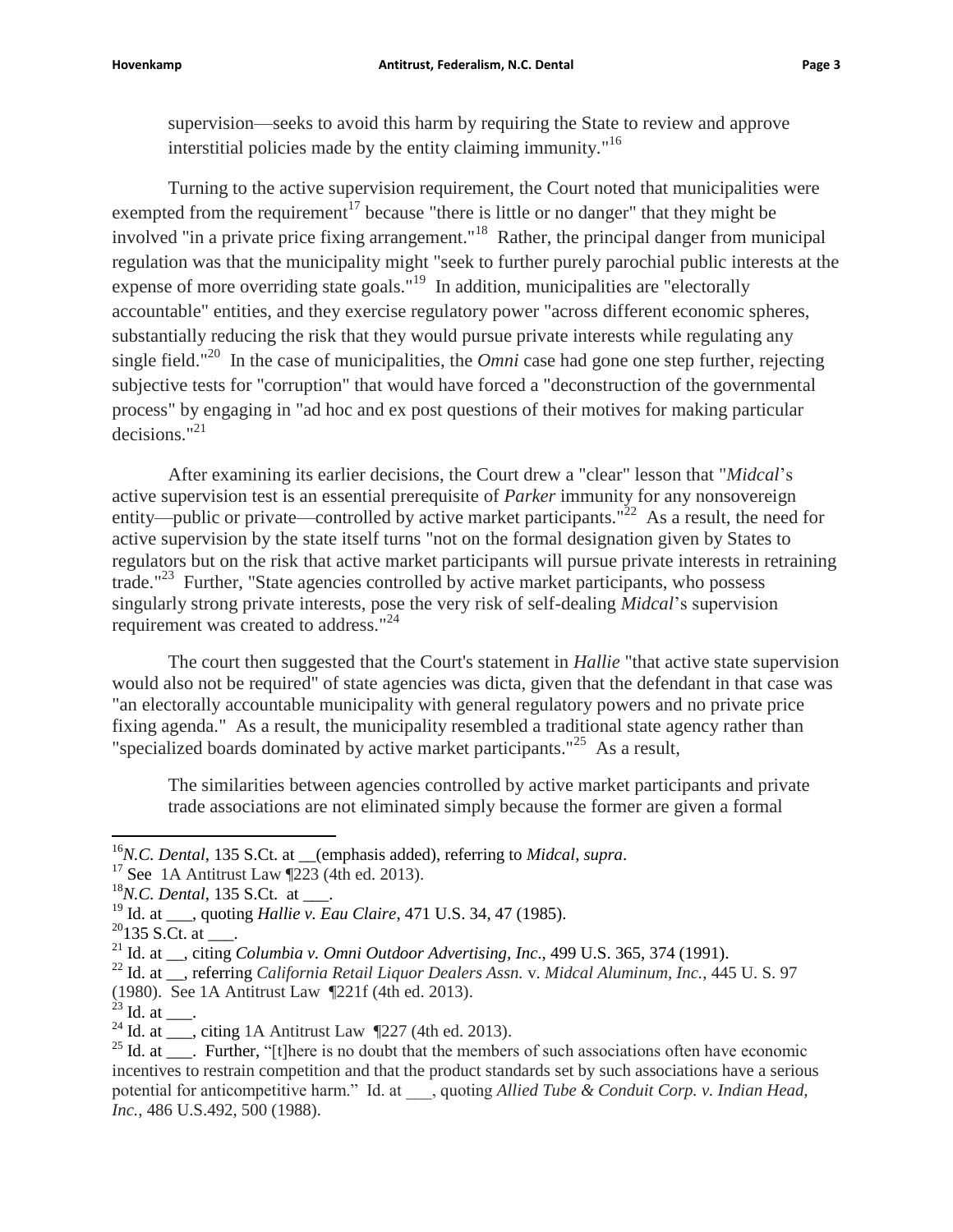designation by the State, vested with a measure of government power, and required to follow some procedural rules.<sup>26</sup> Parker immunity does not derive from nomenclature alone. When a State empowers a group of active market participants to decide who can participate in its market, and on what terms, the need for supervision is manifest. The Court holds today that a state board on which a controlling number of decision makers are active market participants in the occupation the board regulates must satisfy *Midcal*'s active supervision requirement in order to invoke state-action antitrust immunity.<sup>27</sup>

Then Court then discussed and rejected the Board's argument that the prospect of treble damages would discourage citizens from public participation on such boards. It noted, first, that this particular case brought by the FTC was not such a situation, and provided no occasion to address the separate question of citizen members' liability for damages. Further, the state could always provide for defense and indemnification of such members.<sup>28</sup> The Court also rejected the argument that the Board's decision in this case should be treated as a type of "peer review," which is "essential to the provision of quality medical care," and that the spectre of antitrust damages would act as a deterrent to such review. The Court concluded that this argument is more properly addressed to the "legislative branch," apparently referring to either Congress or the relevant state legislature.<sup>29</sup>

Finally, the Court observed that active supervision was lacking in this case. Teeth whitening was not covered by the statutory provisions creating the Board and stating its duties and powers. Further, in this case the Board had acted against putative offenders by means of unilaterally sent "cease-and-desist letters threatening criminal liability, rather than any of the powers ... that would invoke oversight by a politically accountable official."<sup>30</sup> It probably did not mean to suggest that a more judicially-involved process, such as a request for a preliminary injunction, would have qualified as supervision unless judicial review in that context actually reached the competitive merits of the requested action. Nevertheless, the Court also stated:

Active supervision need not entail day-to-day involvement in an agency's operations or micromanagement of its every decision. Rather, the question is whether the State's review mechanisms provide "realistic assurance" that a nonsovereign actor's anticompetitive conduct "promotes state policy, rather than merely the party's individual interests<sup>"31</sup>

The Court then provided a list of requirements for qualifying active supervision. *First*, the state supervisor "must review the substance of the anticompetitive decision, not merely the procedures followed to produce it." $32$  Further, the relevant superivisor "must have the power to veto or modify particular decisions to ensure they accord with state policy," and the "mere

<sup>&</sup>lt;sup>26</sup> Citing *Hallie*, 471 U.S. at 39, as "rejecting 'purely formalistic' analysis."

<sup>&</sup>lt;sup>27</sup>N.C. Dental, 135 S.Ct. at \_\_\_, citing 1A Antitrust Law  $\mathbb{Z}$  27 (4th ed. 2013).

 $^{28}$ 135 S.Ct. at  $\qquad$ .

<sup>&</sup>lt;sup>29</sup> Id. at <sub>\_\_</sub>, citing Aaron Edlin and Rebecca Haw, Cartels by Another Name: Should Licensed Occupations Face Antitrust Scrutiny?, 162 Univ. Pa. L. Rev. 1093 (2014).

 $^{30}$ 135 S.Ct. at

 $31$  Id. at \_\_\_.

<sup>32</sup> Id. at \_\_, citing *Patrick v. Burget*, 486 U.S. 94, 102-103 (1988).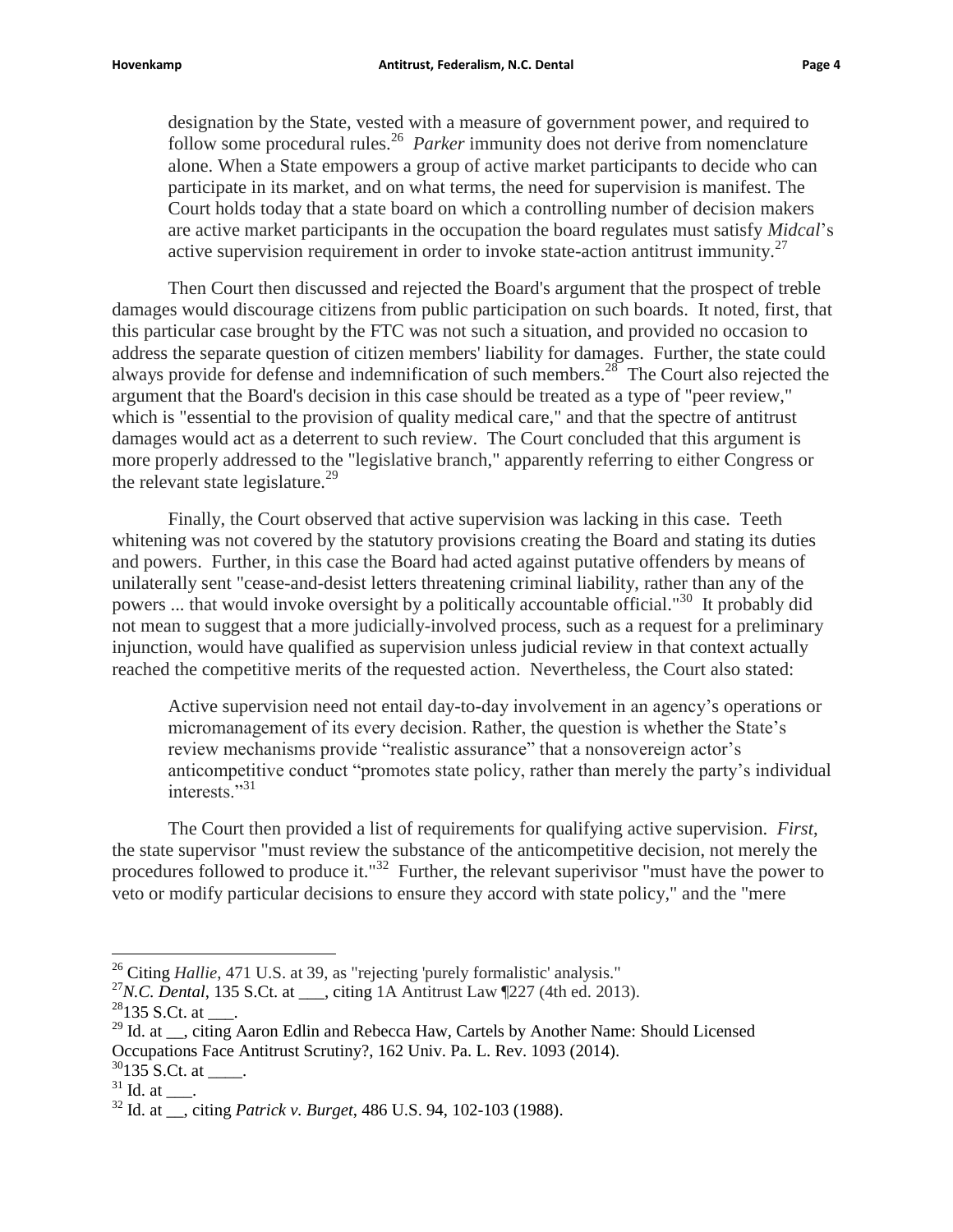potential" for such supervision is inadequate.<sup>33</sup> Finally, "the state supervisor may not itself be an active market participant. In general, however, the adequacy of supervision otherwise will depend on all the circumstances of a case."<sup>34</sup>

## *Dissent*

Justice Alito's dissent found the majority's reasoning to be "based on a serious misunderstanding" of the antitrust state action doctrine.<sup>35</sup> For him, the Court took " the unprecedented step of holding that *Parker* does not apply to the North Carolina Board because the Board is not structured in a way that merits a good-government seal of approval."<sup>36</sup>

Justice Alito then stated categorically that "Under *Parker*, the Sherman Act... and the Federal Trade Commission Act... do not apply to state agencies; the North Carolina Board of Dental Examiners is a state agency; and that is the end of the matter."<sup>37</sup> Returning to this issue later, he concluded that the state of North Carolina had had an "agency" in mind when it passed the legislation creating the dental board.<sup>38</sup> "As this regulatory regime demonstrates, North Carolina's Board of Dental Examiners is unmistakably a state agency created by the state legislature to serve a prescribed regulatory purpose and to do so using the State's power in cooperation with other arms of state government."<sup>39</sup>

Justice Alito observed that self-regulation of dentistry long antedated the Sherman Act.<sup>40</sup> Further, when the antitrust laws were originally passed the scope of the Commerce Power was much narrower than it is today. "As a result, the Act did not pose a threat to traditional state regulatory activity," which generally applied only within its own borders.<sup>41</sup> Further, "In 1890, the regulation of the practice of medicine and dentistry was regarded as falling squarely within the States' sovereign police power." Like the majority, he also parsed earlier decisions, finding instances such as *Parker* itself that found immunity for purely private, self-interested conduct.<sup>42</sup> While *Midcal* had required active state supervision, the party claiming immunity in that case was a private trade association, not a state agency.<sup>43</sup> Justice Alito preferred to liken the dental agency in the present case to the municipality in *Hallie.* He found it "puzzling" that the majority treated the dental Board "less favorably than a municipality."<sup>44</sup> Municipalities, he noted, are not sovereign, while agencies can and do exercise sovereign state functions.

- <sup>42</sup> 135 S.Ct. at \_\_\_, discussing *Parker v. Brown*, 317 U.S. 341, 347-351 (1943)
- $43$  135 S.Ct. at \_\_\_.

<sup>33</sup>135 S.Ct. at \_\_\_, citing *Patrick*, id; *FTC v. Ticor Title Ins. Co*., 504 U.S. 621, 638 (1992).

 $34$  135 S.Ct. at \_\_\_.

<sup>&</sup>lt;sup>35</sup> Id. at  $\frac{1}{\sqrt{35}}$  (Alito, J., dissenting, joined by Justice Scalia and Thomas).

 $36$  Id. at \_\_\_\_.

 $37$  Id. at \_\_\_\_.

 $38$  Id. at \_\_\_\_.

 $39$  Id. at  $\qquad$ .

 $^{40}$  Id. at \_\_.

 $^{41}$  Id. at  $\overline{\phantom{a}}$ . For development and confirmation of this, see Herbert Hovenkamp, The Opening of American Law: Neoclassical Legal Thought, 1870-1970 at 296-298 (2015).

 $44$  Id. at \_\_\_\_.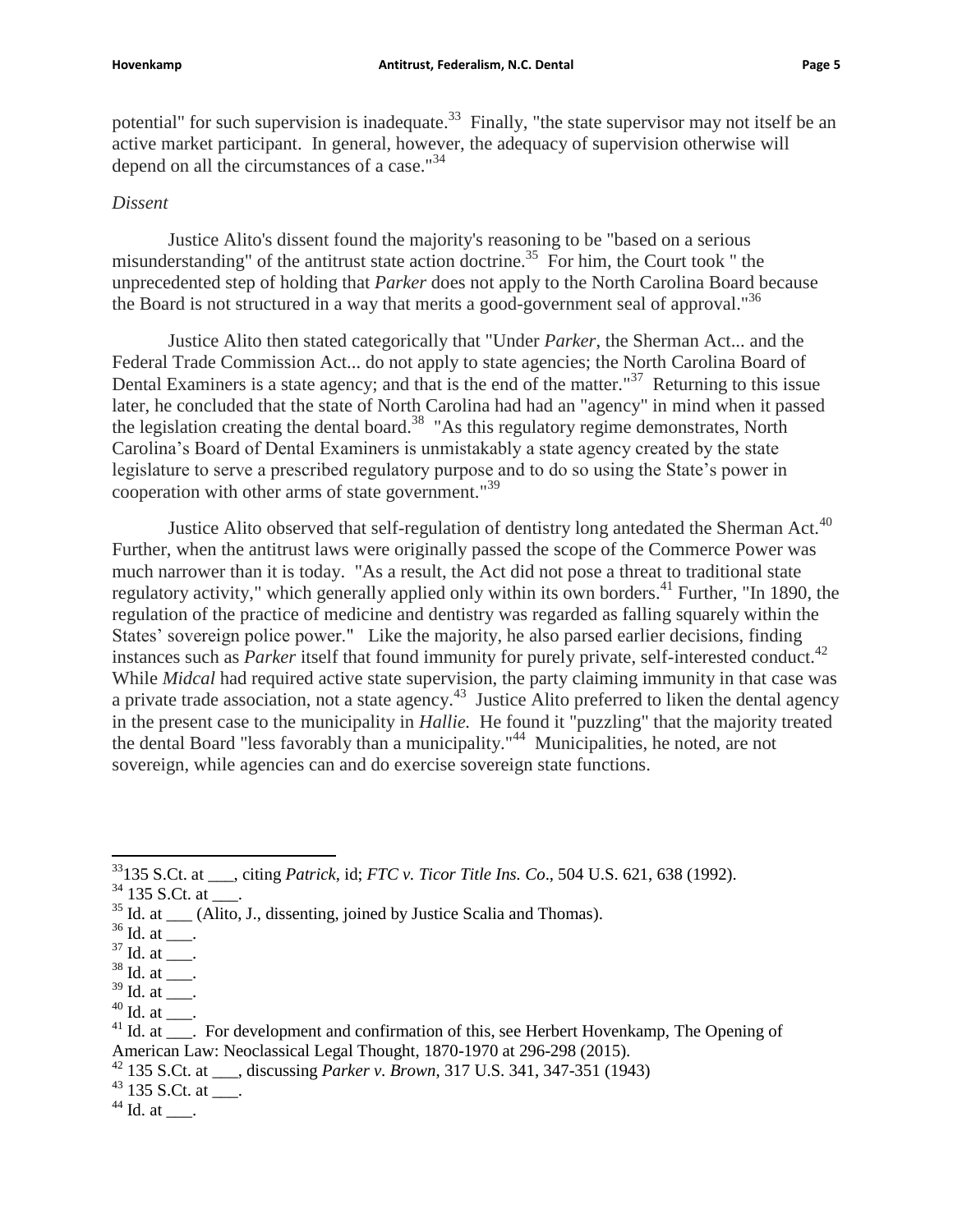## *Analysis*

Both the Court's majority and the three dissenters agreed with the conclusion in the lower tribunals that active supervision was not present. The legal conclusions they drew were starkly different. The majority believed that state authorization was "rarely" sufficient standing alone and most of the time must be accompanied by supervision.<sup>45</sup> The notable exceptions are municipalities and agencies in which a controlling number of decisions makers are either disinterested public officials or else persons other than active market participants. By contrast, the dissenters believed that authorization was sufficient any time the relevant actor had been designated by the state as an agency, without regard to the interested and active market participation of the agency's decision makers.

On the exemption from the active supervision requirement given to municipalities, the majority emphasized one set of points -- namely, that municipal decision making is most frequently made by disinterested public officials, that municipalities are "multi-sector," with regulatory obligations in many areas, and that most of the state action issues pertain to furtherance of excessively parochial issues rather than blatant trade restraints such as price fixing or market exclusion.<sup>46</sup> For the dissenters, the main significance was that municipalities were non-sovereign institutions of local government, while agencies were created in order to carry out state policy.<sup> $47$ </sup> On the nature of the likely restraints, the majority's observation that municipalities rarely engage in naked price fixing or exclusion but are more likely to regulate for parochial or territorial reasons is well justified by the case law. The typical municipally imposed restraints are things like tying of electric service to waste pick-up, use of land use provisions to limit providers, or limitations on ambulance or airport taxi access.<sup>48</sup> By contrast, *Parker*, *Midcal*, *Goldfarb*, and *N.C. Dental* all involved participant-created price or output control that would have been per se unlawful at the time of those decisions. Further, while Justice Alito found it puzzling that the majority should treat agencies less favorably than municipalities, in fact the test that the majority created applied to both. Municipalities are entitled to regulate without independent state supervision because they act largely through elected government officials accountable through the political process.

Both sides agreed that the dental Board's actions in this case were an instance of special interest agency "capture." They drew different conclusions from that premise as well. The majority embraced and the dissent rejected a link between the state action doctrine and special interest capture. Indeed, the dissent noted that in *Parker v. Brown*, the grandparent of state action cases, the relevant decision makers were all market producers.<sup>49</sup>

The dissent drew strong conclusions from the fact that regulation of dentistry was traditionally an intrastate activity that the Sherman Act very likely could not have reached at the time it was passed. That changed with the Supreme Court's *Wickard* case in 1942, which brought such markets within the reach of federal law provided that they had a sufficient effect on

 $47$  Id. at  $\qquad$ .

 $\overline{\phantom{a}}$  $^{45}$  Id. at  $\_\_$ .

 $46$  Id. at \_\_\_\_.

<sup>&</sup>lt;sup>48</sup>For analysis of the decisions, see 1A Antitrust Law  $\mathbb{Z}$ 23 (4th ed. 2013).

 $49$  135 S.Ct. at \_\_\_.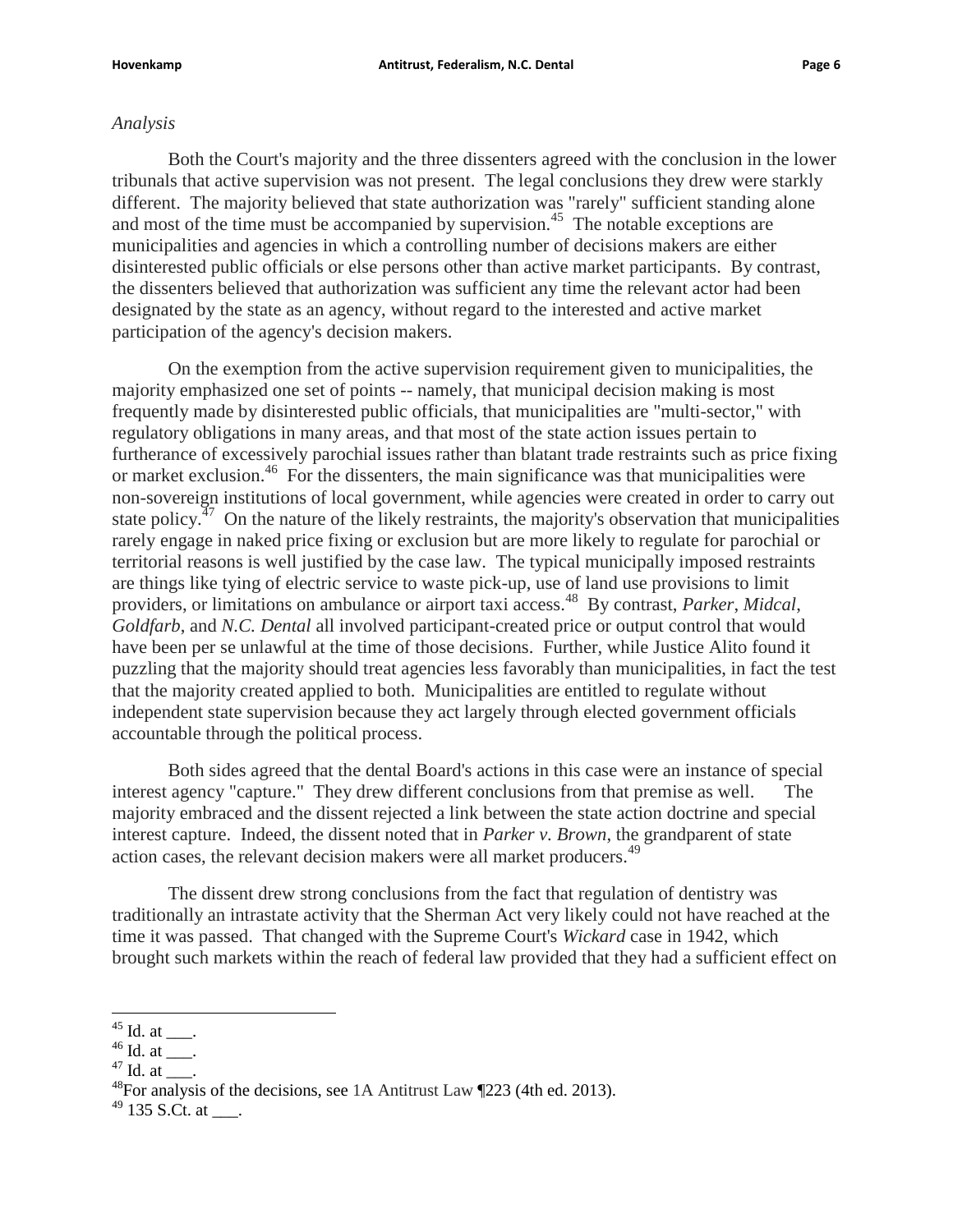interstate commerce.<sup>50</sup> What the dissent did not note is that the present case was brought under §5 of the Federal Trade Commission Act, because the FTC has no direct authority to enforce the Sherman Act. At the time of *Wickard* and *Parker,* the FTC Act reached only activities "in commerce," but thirty years later it was amended to embrace all matters "in or affecting commerce," thus tracking the *Wickard* language.<sup>51</sup> It is worth noting that the "business of insurance" was very tightly regulated by state law at the time of *Wickard*, but that only a year after *Parker* the Supreme Court applied the antitrust laws to insurance regulation.<sup>52</sup>

One portion of the dissent's argument seems anachronistic. The dissenters dwelt at some length on *Parker*, which immunized what amounted to a state-sanctioned raisin cartel without assessing any kind of supervision by a disinterested state actor.<sup>53</sup> For decades the Court struggled with the meaning of this decision, at one time suggesting that it required "compulsion."<sup>54</sup> It did not develop the modern two-prong test requiring "clear articulation" and "active supervision" (but not compulsion) until *Midcal* in 1980. 55 Already in *Goldfarb*, however, the Court held that minimum price schedules promulgated by the Virginia Bar Association were not immune, in part because no independent agency -- referring in this case to the Virginia Supreme Court -- supervised them.<sup>56</sup> On this point *Goldfarb* and the dissent seem quite inconsistent, and the dissent did not attempt to resolve the conflict.

- <sup>52</sup> *United States v. S. E. Underwriters Ass'n,* 322 U.S. 533 (1944). See 1A Antitrust Law ¶219 (4th ed. 2013).
- <sup>53</sup> See *N.C.Dental*, 135 S.Ct. at \_\_\_.

Here we need not inquire further into the state-action question because it cannot fairly be said that the State of Virginia through its Supreme Court Rules required the anticompetitive activities of either respondent. Respondents have pointed to no Virginia statute requiring their activities; state law simply does not refer to fees, leaving regulation of the profession to the Virginia Supreme Court; although the Supreme Court's ethical codes mention advisory fee schedules they do not direct either respondent to supply them, or require the type of price floor which arose from respondents' ctivities. Although the State Bar apparently has been granted the power to issue ethical opinions, there is no indication in this record that the Virginia Supreme Court approves the opinions. Respondents' arguments, at most, constitute the contention that their activities complemented the objective of the ethical codes. In our view that is not state action for Sherman Act purposes. It is not enough that, as the County Bar puts it, anticompetitive conduct is 'prompted' by state action; rather, anticompetitive activities must be compelled by direction of the State acting as a sovereign.

 $\overline{\phantom{a}}$ <sup>50</sup> Id. at \_\_, citing *Wickard v. Filburn*, 317 U.S. 111, 125 (1942).

<sup>51</sup>88 Stat. 2193, 15 U.S.C.A. §45. See H.R. Rep. No. 1107, 93 Cong., 2d Sess., 29-31 (1974).

<sup>54</sup>See, e.g., *Cantor v. Detroit Edison*, 428 U.S. 579, 637 (1976) ("*Goldfarb* clarified *Parker* by holding that private conduct, if it is to come within the state-action exemption, must be not merely "prompted" but "compelled" by state action); *Goldfarb v. Va. State Bar*, 421 U.S. 773, 791 (1975) ("It is not enough that, as the County Bar puts it, anticompetitive conduct is 'prompted' by state action; rather, anticompetitive activities must be compelled by direction of the State acting as a sovereign."). See 1A Antitrust Law ¶217a (4th ed. 2013).

<sup>55</sup> *Cal. Retail Liquor Dealers Ass'n v. Midcal Aluminum, Inc.*, 445 U.S. 97, 105-106 (1980). <sup>56</sup> *Goldfarb v. Va. State Bar*, 421 U.S. 773, 791 (1975). The Court spoke in terms of "compulsion" as much as "supervision":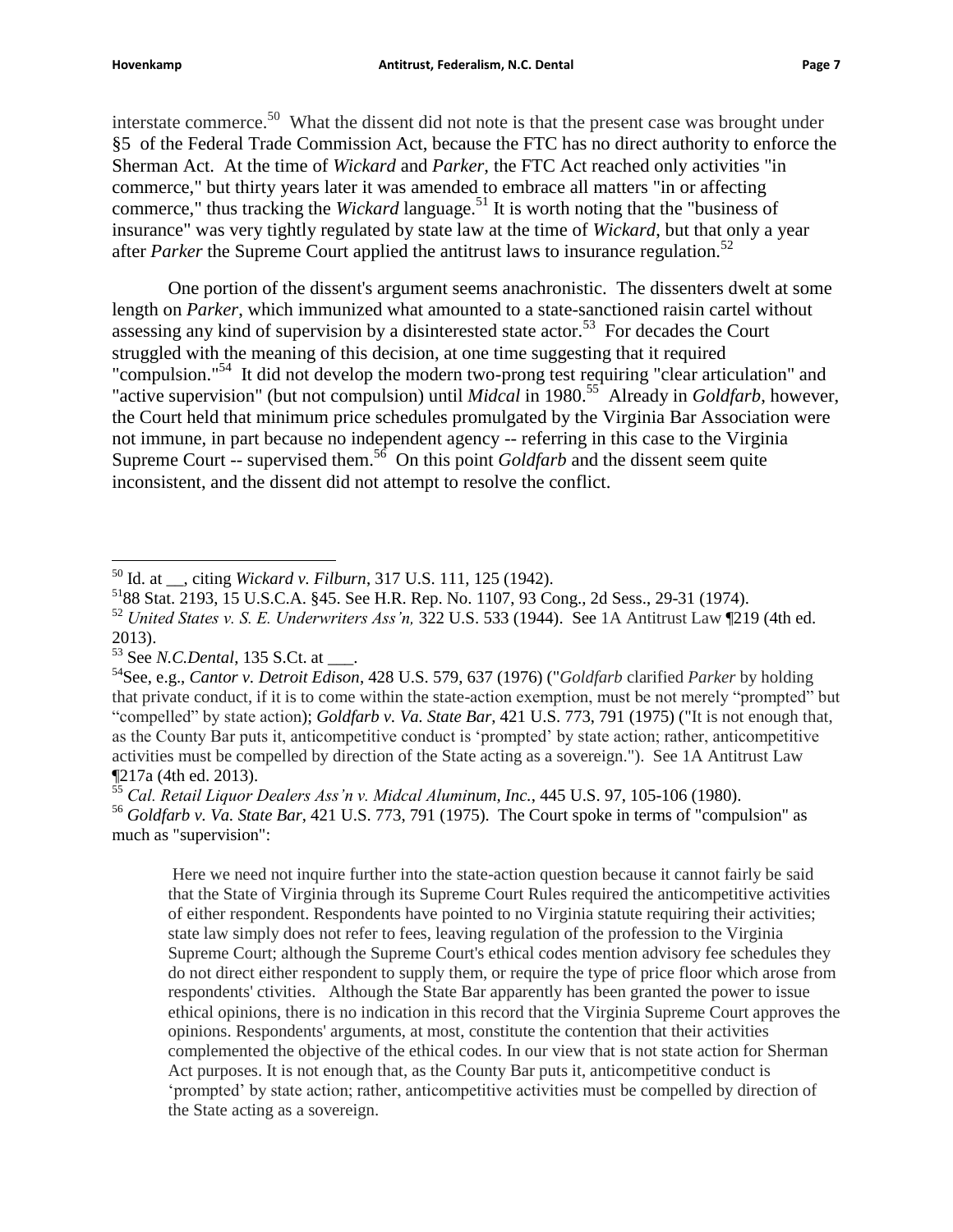The dissenters position that once a state-created "agency" is found, state action immunity for authorized conduct is automatic is hardly a foregone conclusion from the case law. The State Bar Association in *Goldfarb* had been designated "a state agency by law" in a 1938 statute creating an integrated state bar.<sup>57</sup> The *Ticor* decision, which also involved state regulatory agencies, is somewhat different. There the "rating bureaus" were simply private cartels of title insurers, and the relevant state agencies rubber stamped their rate requests with little or no review.<sup>58</sup> It is unclear, however, why rubber stamping by the insurance agency is insufficient, given that it is an agency with the authority to make its own unsupervised decisions in this market. If it exercises by rubber stamping, that would be all the law requires under the dissenters' view.<sup>59</sup> In *Cantor* a state agency, the Michigan Public Service Commission, had approved a privately owned electric utility's practice of providing "free" light bulbs to utility customers. In sum, the majority's approach was hardly "unprecedented," as Justice Alito suggested.<sup>60</sup> Rather, it was more responsive to the Court's long list of admittedly fumbling and confusing precedents, while the dissent dwelt at length on *Parker*.

Fundamentally, the dispute between the majority and the dissent centers on the questions of "how much federalism" vs. "how much national competition policy." For the dissenters all the state need do is declare that a group of private actors is an "agency" and that is the end of the matter. Apparently, the state could simply create an agency of taxicab drivers, authorize them to select several among their members as decision makers, and then give them the authority to fix taxicab prices. This fact did not appear to trouble the dissenters because, after all, deciding to permit a taxicab cartel injures primarily the state's own citizens. The state as sovereign is competent to deal with the matter itself.

Indeed, on this score the raisin cartel in *Parker* makes a better case for non-immunity than the dentists' cartel in *North Carolina Dental*. In *Parker* nearly all of the raisins were shipped outside of the state of California, making the state's raisin growers an enormous beneficiary of the cartel while visiting the consumer harm elsewhere.<sup>61</sup> In *North Carolina Dental*, by contrast, one can assume that most of those purchasing teeth whitening services in North Carolina are also residents of that state. Indeed, to the extent that the cartel makes teeth cleaning more expensive there, one would expect the consumer migration to be outward rather than inward. Finally, although unstated, is the fact that states have their own regulatory provisions as well as their own antitrust laws. These can also be deployed against the anticompetitive acts of state professional associations (whether or not they are denominated "agencies") if the state legislatures or courts so choose.<sup>62</sup>

<sup>57</sup> *Goldfarb*, 421 U.S. at 790

<sup>58</sup> *FTC v. Ticor title Ins. Co.*, 504 U.S. 621 (1992).

<sup>59</sup> Justice Scalia concurred with the Court's finding of nonimmunity in *Ticor*, but warned that the holding would produce "uncertainty and (hence) litigation." *Ticor*, 504 U.S. at 641. He gave the example of private physicians invited to particpate in a hospital peer review system and who might not find out until too late that the State's supervision was not "active" enough. Ibid.

<sup>60</sup> *N.C. Dental*, 135 S.Ct. at \_\_\_.

 $61$  See Herbert Hovenkamp, The Opening of American Law: Neoclassical Legal Thought, 1870-1970 at 297-298 (2015)

<sup>&</sup>lt;sup>62</sup> See Ch. 24 of *Antitrust Law*, which details these state law provisions.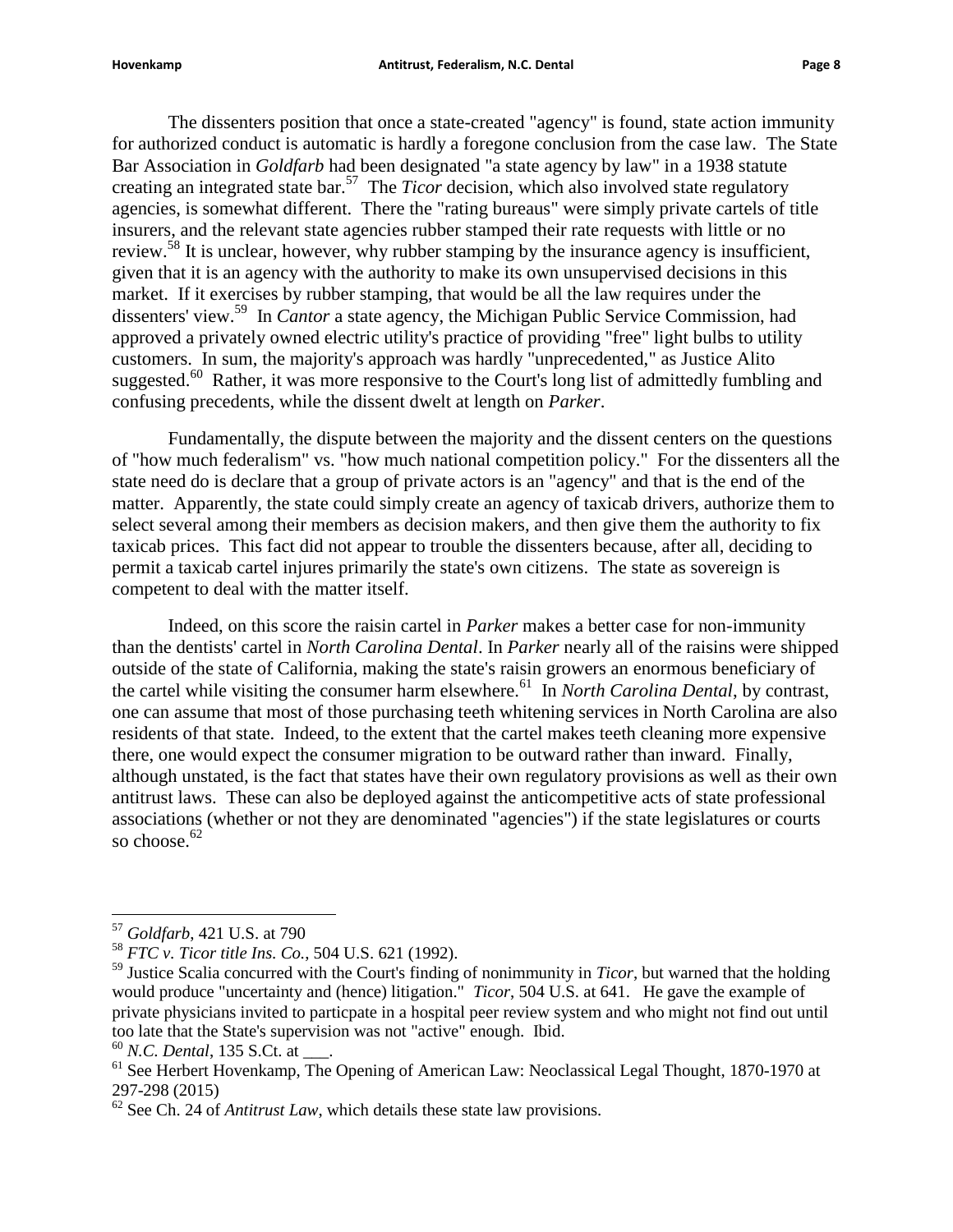For the majority, the national policy favoring competition permits states to intervene in markets to a considerable extent, and even anticompetitively, but provided that the final decision rests with a sufficiently "public" official. It was not sufficient that the state merely designate the professional association as an "agency," leaving it to police its own conduct. Nevertheless, the state could actually permit the hypothetical taxicab companies to cartelize their market, provided that the resulting agreement was subject to public review by a disinterested decision maker. Thus the concern of the majority is to use federal antitrust law to provide a layer of transparency and more immediate political control to the process. For the dissenters even this was too much federal intervention. On this point, the majority's view seems more realistic about legislative processes. For the dissenters all that was required was the formality that the state designate the association as an agency, perhaps decades prior to the challenged action, as was so in this case.<sup>63</sup> By contrast, the majority insisted on public supervision of important decisions (although not dayby-day management) at the time they took effect.

The dissent also objected that the majority's identification of "capture" with control by market participants was "crude," and that determining when capture has occurred is "no simple task."<sup>64</sup> That observation is certainly factually correct, and political history is filled with instances in which even salaried government officials were captured by the entities that they were supposed to be regulating.<sup>65</sup> Perhaps the more pertinent question is whether disciplining the decision making of self interested market participants is a worthwhile activity when other decision makers who are not market participants might act improperly as well. The best answer is that even imperfect law can be better than no law at all. For example, a policy of removing drunk drivers from the road is worthwhile, even though not every accident is caused by a drunk. Self interested market participants are high likely to be compromised in favor of their own industry and may even rationalize that their decisions are best for the public as well. Salaried government officials may or may not be excessively beholden to the industries that they are intended to regulate, but capture cannot simply be presumed.

Finally, the dissent fretted that the rule adopted by the majority would increase the risk of antitrust treble damages exposure to those who serve on state agencies. While that problem seems manageable, it does have to be managed. Damages actions would seem to be almost a foregone conclusion. As the majority pointed out, the very objection launched by most dentists to nondentist teeth whitening, and which provoked the dental association's rule, was that the nondentists were charging a lower price.<sup>66</sup> This evidence not only creates an inference that higher prices resulted but also provides a yardstick for measuring the extent of the overcharge.

The most obvious way for state agency officials to avoid antitrust exposure is to ensure that potentially anticompetitive decision making be supervised by economically disinterested government officials. Another is to ensure that majority control over potentially anticompetitive professional decisions not be vested in market participants. A third is use of the antitrust mechanisms themselves, including the rule of reason for most professional rules that are

 $\overline{a}$ 

 $63$  The statutes in question creating the dental association as an agency were passed in 1957, and amended in 1961, 1971, 1973, and 1981. See N.C.G.S.A. § 90-22, NC ST § 90-22.

<sup>&</sup>lt;sup>64</sup> *N.C. Dental*, 135 S.Ct. at \_\_\_\_.

 ${}^{65}E.g.,$  James M. Landis, Report on Regulatory Agencies to the President Elect (1960); Herbert Hovenkamp, The Opening of American Law: Neoclassical Legal Thought, 1870-1970 at 308-309 (2015).  $66$  See 135 S.Ct. at \_\_\_.